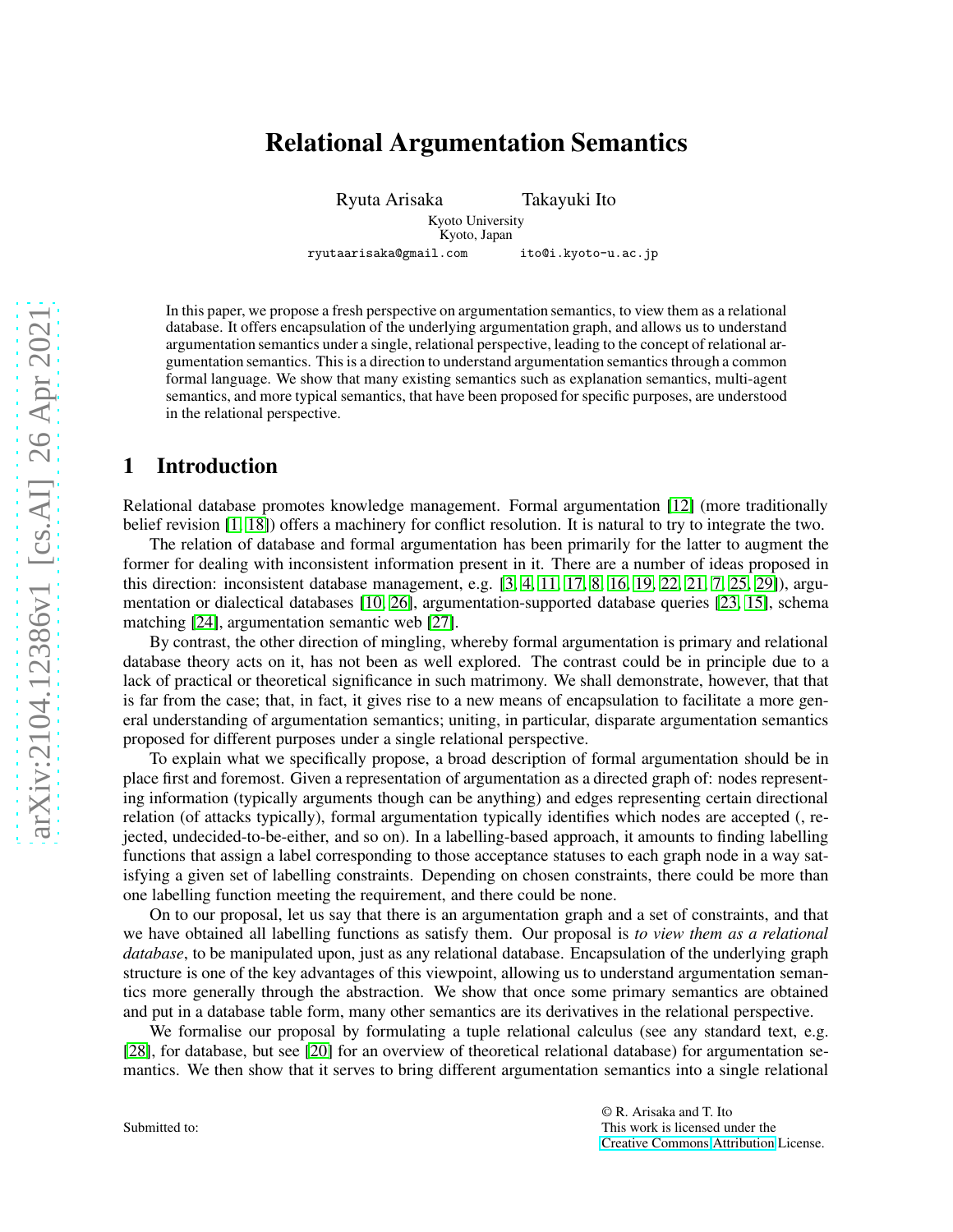perspective. The novelty, significance and relevance of this work, from our vantage point, are as follows. Novelty: as far as our search on Google Scholar has permitted us, we did not find any previous work with a similar intent to understand argumentation semantics in tuple relational calculus. The perspective to view argumentation semantics as a relational database, and any query result as a relational argumentation semantics, is novel. **Significance**: as we show, the relational perspective brings argumentation semantics proposed for different purposes into a single relational perspective. The abstraction helps decouple primary components from derivatives, allowing us to understand argumentation semantics more generally. An argumentation semantics has been proposed for specific sets of constraints so far. Our proposal is a way of classifying argumentation semantics through a common formal language, in that sense assisting a more uniform understanding of argumentation semantics. Furthermore, it is practically significant, since any sensible query in the tuple relational calculus that we propose here can be directly handled in SQL; there is no need for any extra implementation. **Relevance**: the topic is of interest not only to argumentation communities and the theoretical database community, but also to those communities working on extraction and management of knowledge, where encapsulation is an asset.

### 2 Technical Preliminaries

Tuple relational calculus is the theoretical foundation of SQL. However, it is not an entirely familiar concept to formal argumentation practitioners taken as a whole. What may be obvious to the database community needs to be introduced with sufficient detail. To the database community, tuple relational calculus - even though to be adjusted for the benefit of argumentation semantics - is indeed a fairly standard formal machinery needing barely any new introduction. On the other hand, what of argumentation semantics, and first of all what exactly an argumentation semantics is, may need to be formally detailed before it becomes clear what contributions the relational calculus can make to formal argumentation.

These points weighed in, we choose to introduce formal argumentation semantics in this preliminary section in a way accessible to non-formal-argumentation communities, and treat adaptation of tuple relational calculus in Section 3 in a way accessible to the formal argumentation community.

#### 2.1 Formal argumentation

Assume  $\mathscr A$  is the class of abstract entities we understand as arguments, and  $\mathscr R$  is the class of all binary relations over  $\mathscr A$ . We refer to a member of  $\mathscr A$  by A, that of  $\mathscr R$  by R, with or without a subscript. Assume  $\mathcal{R}^A$  denotes the subclass of  $\mathcal R$  containing every - but no other -  $R \in \mathcal R$  that satisfies: if  $(a_1, a_2) \in R$ , then  $a_1, a_2 \in A$ . Then, a graph structure  $(A, R)$  with  $R \in \mathcal{R}^A$  is an abstract representation of an argumentation. Far more often than not, *A* is finite, and we treat it as such in the rest. As for *R*, we assume for simplicity that every member indicates an attack relation, that is,  $(a_1, a_2) \in R$  means  $a_1$  attacks  $a_2$ , and  $a_1$  is the attacker of  $a_2$ .

Example 1 (Warring countries, an example of an argumentation graph) *Suppose 7 warring countries, each having its own agenda as regards which countries to intrude into:*

| $a_A$ : Country A "We destroy Country C."             | $a_D$ : Country D "We destroy Country C and Country E." |
|-------------------------------------------------------|---------------------------------------------------------|
| $a_B$ : Country B "We destroy Country A."             | $a_E$ : Country E "We destroy Country D."               |
| $a_{\mathcal{C}}$ : Country C "We destroy Country B." | $a_F$ : Country F "We destroy Country G."               |

*Each country's stance, as an argument, and the direction of aggression generate the following argu*mentation graph:  $(\{a_A, \ldots, a_G\}, \{(a_F, a_G), (a_E, a_D), (a_D, a_E), (a_D, a_C), (a_C, a_B), (a_B, a_A), (a_A, a_C)\}).$ 

 $a_G \longleftrightarrow a_F$   $a_E \longleftrightarrow a_D \longrightarrow a_C \longleftrightarrow a_B \longrightarrow a_A$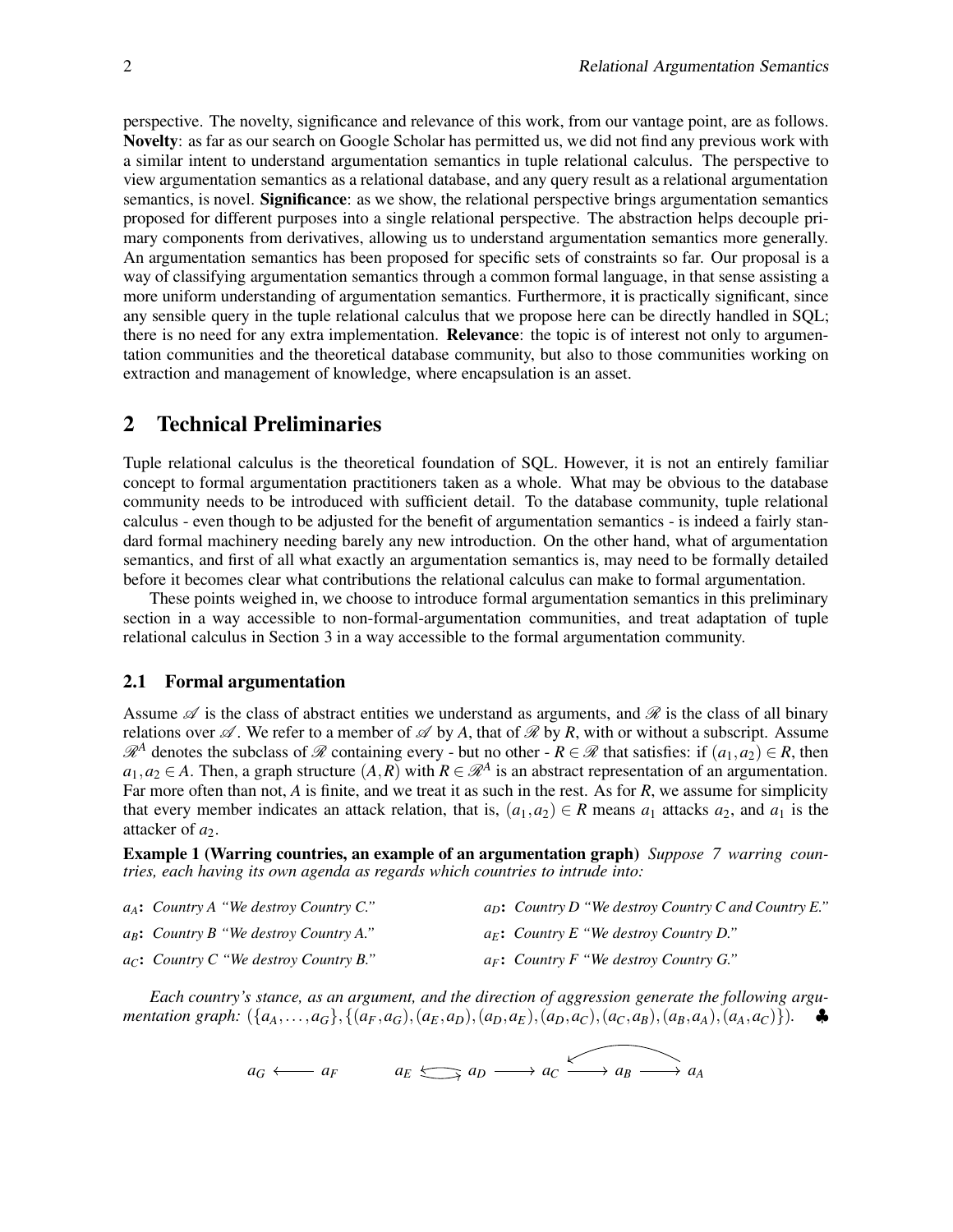| tbl <sub>1</sub> $a_G a_F a_E a_D a_C a_B a_A$                                                                                                                                                                                                                                                                                                                              |  |  |  |  |                                |                        |  |                                                                                          |                                          |  |  |  |
|-----------------------------------------------------------------------------------------------------------------------------------------------------------------------------------------------------------------------------------------------------------------------------------------------------------------------------------------------------------------------------|--|--|--|--|--------------------------------|------------------------|--|------------------------------------------------------------------------------------------|------------------------------------------|--|--|--|
|                                                                                                                                                                                                                                                                                                                                                                             |  |  |  |  |                                |                        |  | tbl <sub>2</sub> $a_G a_F a_E a_D a_C a_B a_A$<br>$\lambda_5$ out in und und und und und |                                          |  |  |  |
|                                                                                                                                                                                                                                                                                                                                                                             |  |  |  |  |                                |                        |  | out in in out und und und                                                                |                                          |  |  |  |
| $\begin{tabular}{ c c c c c c c c } \hline $\lambda_1$ & $l_c$ & in & $l_c$ & $l_c$ & $l_c$ & $l_c$ & $l_c$ & $l_c$ & $l_c$ \\ \hline $\lambda_2$ & $l_c$ & in & in & $l_c$ & $l_c$ & $l_c$ & $l_c$ & $l_c$ \\ $\lambda_3$ & $l_c$ & in & $l_c$ & in & $l_c$ & $l_c$ & $l_c$ & $l_c$ \\ $\lambda_4$ & $l_c$ & in & $l_c$ & in & $l_c$ & in & $l_c$ \\ \hline \end{tabular}$ |  |  |  |  | $\frac{\lambda_6}{\lambda_7}$  |                        |  | out in out in out in out                                                                 |                                          |  |  |  |
|                                                                                                                                                                                                                                                                                                                                                                             |  |  |  |  |                                |                        |  |                                                                                          |                                          |  |  |  |
|                                                                                                                                                                                                                                                                                                                                                                             |  |  |  |  |                                |                        |  |                                                                                          |                                          |  |  |  |
|                                                                                                                                                                                                                                                                                                                                                                             |  |  |  |  | tbl <sub>4</sub> $a_G a_F a_E$ |                        |  |                                                                                          |                                          |  |  |  |
| tbl <sub>3</sub> $a_E$ $a_D$ $a_C$ $a_B$ $a_A$                                                                                                                                                                                                                                                                                                                              |  |  |  |  |                                | $\lambda_9$ out in und |  |                                                                                          | tbl <sub>5</sub> $a_D \ a_c \ a_B \ a_A$ |  |  |  |
| $\lambda_8$ $l_c$ in $l_c$ in $l_c$                                                                                                                                                                                                                                                                                                                                         |  |  |  |  | $\lambda_{10}$ out in in       |                        |  |                                                                                          | $\lambda_{12}$ in out in out             |  |  |  |
|                                                                                                                                                                                                                                                                                                                                                                             |  |  |  |  | $\lambda_{11}$ out in out      |                        |  |                                                                                          |                                          |  |  |  |

<span id="page-2-0"></span>Figure 1: (The table referred to by) tbl<sub>1</sub> lists admissible labellings ( $\lambda_1(a_G) = l_c$ , and so on). tbl<sub>2</sub> lists complete labellings with in, out, und. tbl<sub>3</sub> lists labellings that explain  $a_B$ . tbl<sub>4</sub> lists agent 1's local complete labellings for  $a_G, a_F$  and  $a_E$  based on the knowledge of  $({a_G, a_F, a_E, a_D}, {a_F, a_G}, {a_E, a_D}, {a_D, a_E})$ . tbl<sub>5</sub> lists agent 2's local stable labellings for  $a<sub>D</sub>, a<sub>C</sub>, a<sub>B</sub>$  and  $a<sub>A</sub>$  based on the knowledge of  $({a_D,a_C,a_B,a_A}, {a_E,a_D}, (a_D,a_E), (a_D,a_C), (a_C,a_B), (a_B,a_A), (a_A,a_C)$ .

Assume *L* to be a set of labels, and assume  $\Lambda$  to be the class of all partial functions  $\mathscr{A} \to L$ . Each member of  $\Lambda$  is a labelling function, though, as per a permeated convention, we simply call it a labelling in the rest. We refer to each labelling by  $\lambda$  with(out) a subscript.

One of the main objectives of the abstract representation of an argumentation is to infer from it acceptance statuses of arguments, to be determined by a given set of constraints. In an equivalent term, it is to derive a set of labellings that satisfy labelling constraints. As for what constraints exist, there are many that have been - and are still being - proposed for specific purposes. Assume  $dom(\lambda)$  is the domain of  $\lambda$ , and assume a label in  $\in L$  indicating 'accept'. Given  $(A, R)$ , there is the constraint of 'conflictfreeness':  $\lambda \in \Lambda$  be such that  $dom(\lambda) \subseteq A$  and that, for any  $a_1, a_2 \in dom(\lambda)$ , if  $\lambda(a_1) = \lambda(a_2) = \text{in}$ , then  $(a_1, a_2) \notin R$ . This condition enforces no simultaneous acceptance of an argument and its attacker (no destroyed country can destory another country). The constraint of ' $A_1$  defending *a*' for some  $A_1 \subseteq A$ and some  $a \in A$  is:  $\lambda \in \Lambda$  be such that  $A_1 \subseteq \text{dom}(\lambda) \subseteq A$  and that if  $\lambda(a_1) =$  in for every  $a_1 \in A_1$ , then for any  $a_x \in A$  with  $(a_x, a) \in R$ , there exists some  $a_2 \in A_1$  such that  $(a_2, a_x) \in R$ . More informally, regard any subset of arguments in *A* assigned in by  $\lambda$  as belong to the same group, it characterises the collective defence of *a* by the group *A*1: if *a* is attacked by an argument, there is at least one member in the group *A*<sub>1</sub> that offers a counter-attack to the attacker. Any labelling  $\lambda$  with  $dom(\lambda) = A$  satisfying both conflictfreeness and the ' $dom(\lambda)$  defending *a*' for every  $a \in dom(\lambda)$  is called admissible. Assume some label  $l_c \in L$  as the complement of in ('not accept'), and for a short-hand, assume ' $\lambda[a_1,\ldots,a_n]=(l_1,\ldots,l_n)$ ' means both:  $dom(\lambda) = \{a_1, \ldots, a_n\}$ ; and  $\lambda(a_i) = l_i$  for every  $1 \le i \le n$ . Then in our example above,  $\lambda[a_G, a_F, a_E, a_D, a_C, a_B, a_A]$  can be any one of the following; see (the table referred to by) tbl<sub>1</sub> in Fig. [1:](#page-2-0)

• 
$$
(l_c, \text{in}, l_c, l_c, l_c, l_c)
$$
. •  $(l_c, \text{in}, \text{in}, l_c, l_c, l_c)$ . •  $(l_c, \text{in}, l_c, \text{in}, l_c, l_c)$ . •  $(l_c, \text{in}, l_c, \text{in}, l_c, \text{in}, l_c)$ .

*Classic argumentation semantics.* Any admissible labelling that also satisfies the 'completeness' constraint:  $\lambda$  be such that, for any  $a_x \in A$ , if  $\{a \in A \mid \lambda(a) = \infty\}$  defends  $a_x$ , then  $a_x \in dom(\lambda)$  and  $\lambda(a_x) = \infty$ , is called complete in a weaker sense (extension-based approach). As proved in [\[9\]](#page-9-21), a stronger sense is possible with out ('reject') or else und ('undecided') following the three rules below: given (*A*,*R*), for every  $a \in A$ , (Rule 1)  $\lambda(a) \in \{\text{in}, \text{out}, \text{und}\},$  (Rule 2)  $\lambda(a) = \text{in if}$  and only if, or iff, there is no attacker of *a* that is not assigned out by  $\lambda$ , and (Rule 3)  $\lambda(a) =$  out iff there is some attacker of *a* that is assigned in by  $\lambda$ .

Labellings obtained by these are conservative over the weaker-sense labellings for in-labelled arguments, but give more information to the acceptance statuses of the other arguments. Set  $L = \{in, out, und, l_c\}$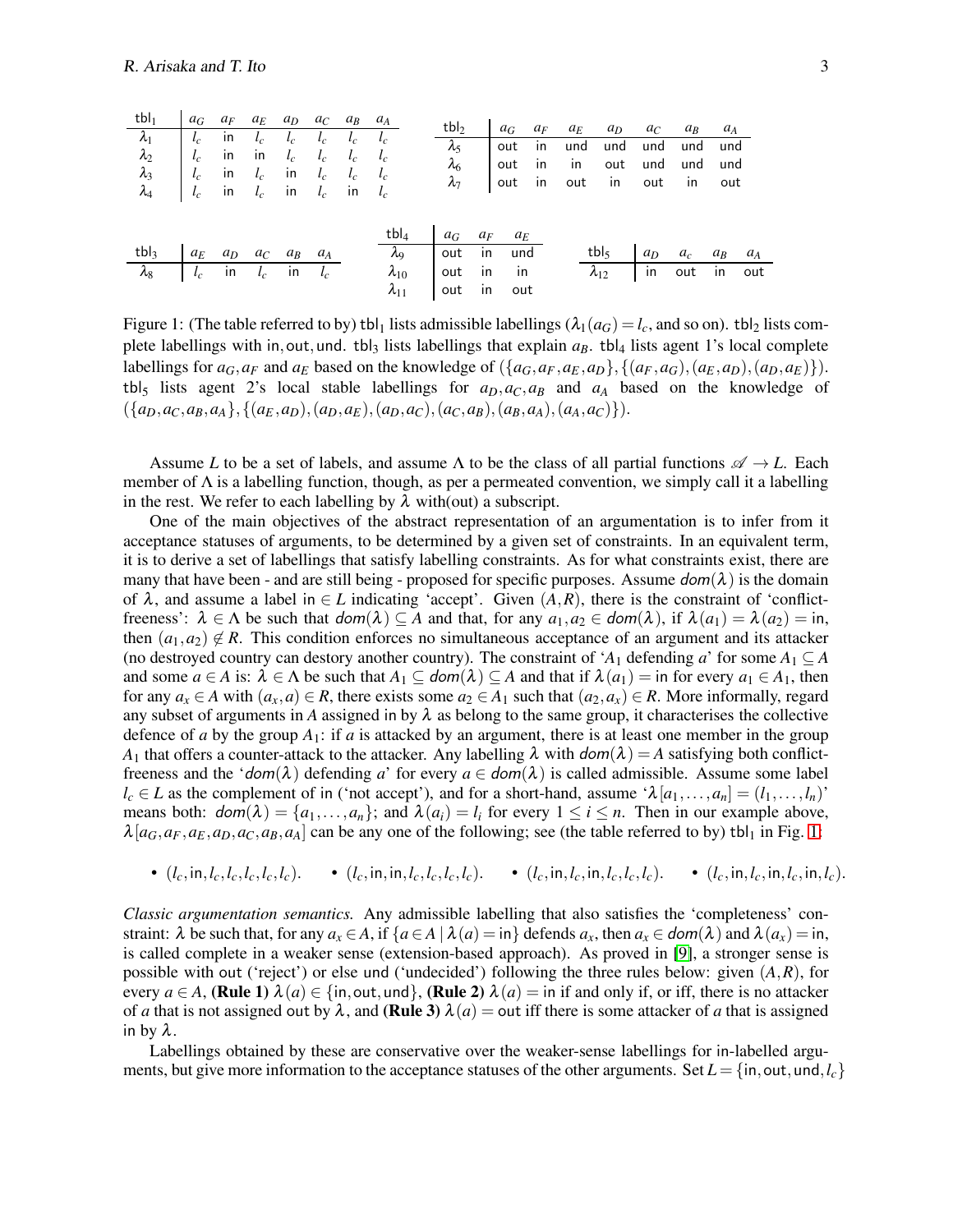to express either of the senses. For the stronger one, as in tbl<sub>2</sub> in Fig. [1,](#page-2-0)  $\lambda [a_G, a_F, a_E, a_D, a_C, a_B, a_A]$  can be: (out,in,und,und,und,und,und); (out,in,in,out,und,und,und); or (out,in,out,in,out,in,out).

Let  $\Lambda_{(A,R)}^{com}$  be the set of all complete labellings of  $(A,R)$  in either of the senses, and assume  $\lambda_1 \leq \lambda_2$ holds just when firstly  $dom(\lambda_1) = dom(\lambda_2)$  holds, secondly  $\bigcup_{a \in dom(\lambda_1)} \lambda_1(a) = \bigcup_{a \in dom(\lambda_2)} \lambda_2(a)$  holds, and thirdly  $\lambda_1(a) \notin \{$ und, $l_c\}$  materially implies  $\lambda_1(a) = \lambda_2(a)$ . Then  $\lambda$  is called: preferred just when firstly it is complete and secondly, for any  $\lambda_x \in \Lambda_{(A,R)}^{com}$ , either  $\lambda_x \preceq \lambda$  holds or else  $\lambda_x$  and  $\lambda$  are not comparable in  $(\Lambda_{(A,R)}^{com}, \preceq)$ ; stable just when it is preferred and, for any  $a_x \in A$ , if  $\lambda(a_x) \neq$  in, then there is some  $a \in A$  such that  $\lambda(a) = \text{in and that } (a, a_x) \in R$ ; and grounded iff  $\lambda$  is the greatest lower bound of  $(\Lambda_{(A,R)}^{com}, \preceq)$ . Classic argumentation semantics make use of them: *X* semantics of  $(\overline{A}, \overline{R})$  is the set of all *X* labellings of (*A*,*R*), where *X* is a member of {Complete, Preferred, Stable, Grounded}. Intuition for each semantics is: complete semantics is inclusive of all arguments that can be defended; preferred semantics is prejudiced for a maximally opinionated complete labelling by  $\preceq$ , grounded semantics is an impartial semantics preferring to judge 'accept' only those arguments that are judged 'accept' by all complete labellings; and stable semantics ensures that the 'accept' arguments attack every other arguments.

*Explanation semantics.* The defence constraint enforces certain causality in the labels of arguments; that, given  $\lambda$ , some argument assuming in is due specifically to other arguments assuming certain labels. Let us look back at our example, and consider one admissible labelling  $\lambda [a_G, \ldots, a_A] = (l_c, \text{in}, l_c, \text{in}, l_c, \text{in}, l_c)$ . According to the reasoning in [\[14\]](#page-9-22),  $\lambda(a_B) = \text{in}$  is explained by  $a_D$ 's in, since, if  $a_D$  is not assigned in,  $a_B$  also would not be. On the other hand, it is not explained by  $a_F$ 's in, since the label of  $a_F$  exerts no influence over the label of *aB*. Following the intuition, we may enforce the constraint of 'relevance to a' for some  $a \in A$ : given  $(A, R)$ , let  $(A', R')$  be such that  $A' = \bigcup_{(a_x, a) \in R^*} a_x$  and that  $R' \in \mathcal{R}^{A'}$   $(R^*$  is the reflexive-transitive closure of *R*),  $\lambda$  shall be such that  $dom(\lambda) = A^T$ .

Then, for any  $a \in A$ ,  $\lambda$  explains *a* iff: firstly  $\lambda$  satisfies relevance to *a*; secondly, given  $AF \equiv$  $(dom(\lambda), R)$  with  $R \in \mathscr{R}^{dom(\lambda)}$ ,  $\lambda$  is admissible in *AF*; and finally  $\lambda(a) =$  in. We may say that the set of all labellings that explain *a* is the explanation semantics of  $(A, R)$  for *a*. In our example, the explanation semantics for  $a_B$  is a singleton set containing just  $\lambda[a_E, \ldots, a_A] = (l_c, \text{in}, l_c, \text{in}, l_c)$ ; see tbl<sub>3</sub> in Fig. [1.](#page-2-0)

*Multi-agent semantics.* Of many a number of existing multi-agent argumentation semantics, there are those that focus on derivation of a global argumentation semantics from agents' local argumentation semantics. One typical idea that we touch upon in this paper is: given  $(A, R)$ , partition  $A$  into  $A_1, \ldots, A_n$  $(\bigcup_{1 \leq i \leq n} A_i = A)$ , each of which represents arguments put forward by an agent; each agent *i*  $(1 \leq i \leq n)$ knows some  $(A_x, R_x)$  such that  $A_i \subseteq A_x \subseteq A$  and  $R_x = R \cap (A_x \times A_x)$ , and derives some semantics of  $(A_x, R_x)$ and keep the labels for arguments in  $A_i$  which form the agent's local semantics  $\Lambda_i$  where  $\lambda_i \in \Lambda_i$  satisfies  $dom(\lambda_i) = A_i$  (a concrete example follows below). In the meantime, an external observer computes a semantics of the global argumentation graph  $\Lambda_g$  (where  $\lambda_g \in \Lambda_g$  satisfies  $dom(\lambda_g) = A$ ). A multi-agent labelling is then any  $\lambda_g \in \Lambda_g$  such that, for each partition  $A_i$ , it assigns the same labels to  $A_i$  as some  $\lambda_i \in \Lambda_i$ . All multi-agent labellings form a multi-agent semantics. In our example, suppose agent 1: puts forward  $a_G$ ,..., $a_E$ ; and knows  $a_G$ ,..., $a_D$  and attacks among them. Suppose agent 2: puts forward  $a_D$ ,...*a*<sub>*A*</sub>; and knows  $a_E$ ,...,*a*<sub>*A*</sub> and attacks among them. Suppose agent 1 (resp. agent 2) uses complete semantics (stable semantics) with in, out and und. Then agent 1's (resp. agent 2's) local complete (resp. stable) semantics comprises 3 (resp. 1) labellings as shown in tbl<sub>4</sub> (resp. tbl<sub>5</sub>) in Fig. [1.](#page-2-0) Suppose an observer uses complete semantics (tbl<sub>2</sub>). Then the multi-agent semantics is a singleton set  $\{\lambda_7\}$ .

### 3 Relational Argumentation Semantics

To understand the different types of argumentation semantics in a single perspective, we present the viewpoint: 'argumentation semantics as a relational database' in this section, consolidating the bonding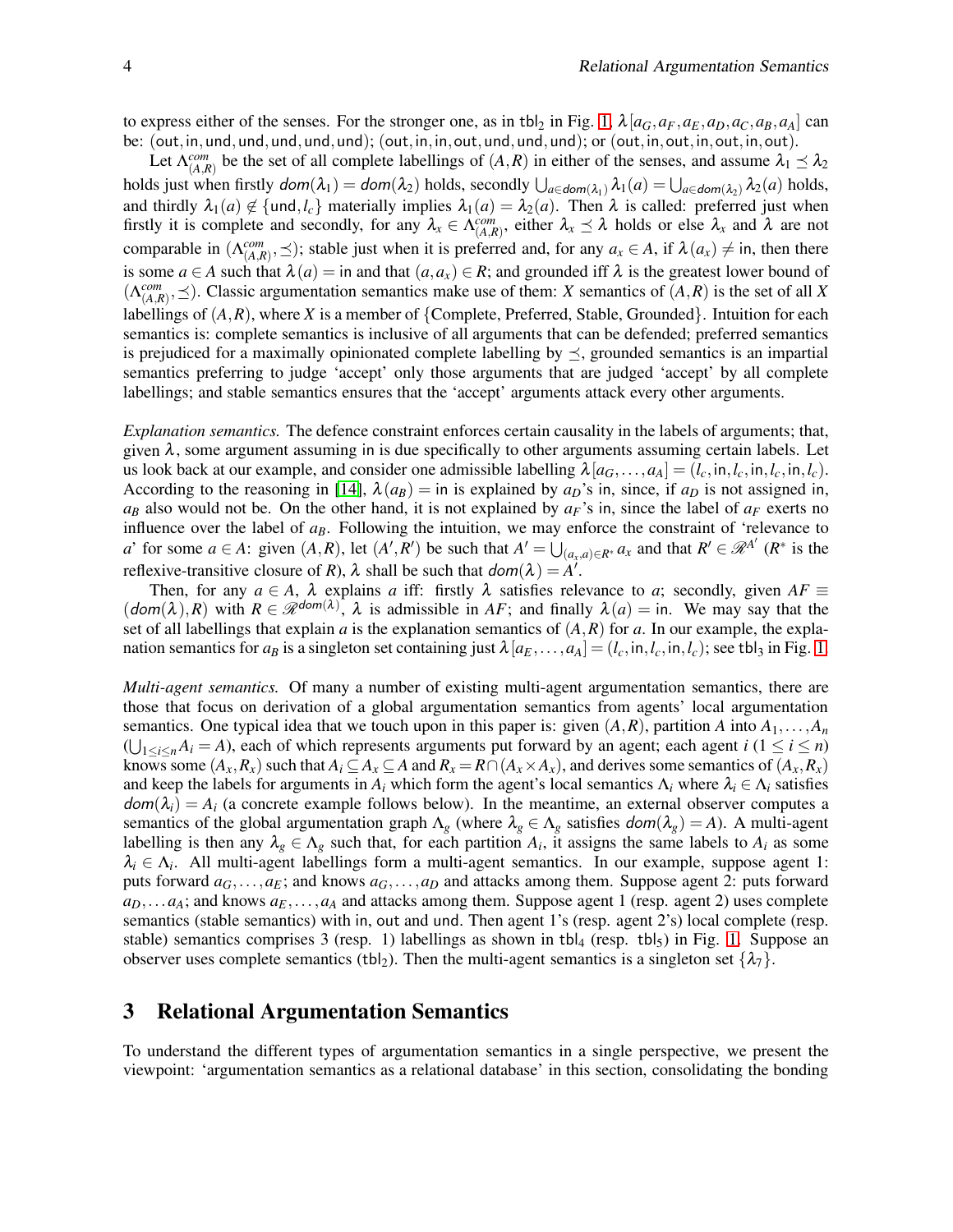and relational generalisation of argumentation semantics. We begin by formulating a tuple relational calculus for argumentation semantics.

**Definition 1 (Arg-labelling table)** *We define an arg-labelling table to be a tuple*  $(A, \Lambda_1)$  *with*  $A \subseteq_{fin} \mathscr{A}$ , *called header of*  $(A, \Lambda_1)$ *, and*  $\Lambda_1 \subseteq \Lambda$  *with any of its member*  $\lambda$  *satisfying dom* $(\lambda) = A$  *called body of*  $(A, \Lambda_1)$ .

Example 2 (Arg-labelling table) *We saw some examples of arg-labelling tables, literally expressed in tables, in Fig. [1.](#page-2-0) Putting the table referred to by tbl<sub>1</sub> in tuple form, we obtain*  $(\{a_G, \ldots, a_A\}, \{\lambda_1, \ldots, \lambda_4\})$ where  $\lambda_i$ ,  $1 \le i \le 4$ , is such that  $dom(\lambda_i) = \{a_G, \ldots, a_A\}$ , and that  $\lambda_i(a_j) = x_{(i,j)}$ ,  $j \in \{G, \ldots, A\}$   $(x_{(i,j)})$  is *the element in the table in the i-th row and j-th column, as usual of a matrix notation).* 

It is obvious from the definition that there is no duplicate in the body. Now:

**Definition 2 (Relational arg-labelling database)** Let  $\mathcal{T}$  be a potentially uncountable set of table names, *let* tbl *with(out) a subscript and a superscript denote its member, and let* TBL *with(out) a subscript its subset. We define a relational arg-labelling database schema to be a tuple* (*L*,TBL,header) *with* header : TBL  $\rightarrow$  2<sup>A</sup> associating a set of arguments to each table name. We denote the set of all relational *arg-labelling database schemata by* SCHM*, and refer to its member by* schm *with(out) a subscript.*

*We define a relational arg-labelling database for schm*  $\equiv$  (*L*, TBL, header) *to be db* : TBL  $\rightarrow$  2<sup> $\Lambda$ </sup> *satisfying the following condition*<sup>1</sup>: for every tbl  $\in$  TBL and every  $\lambda \in db$  (tbl), it holds that  $dom(\lambda)$  = header(tbl)*.*

<span id="page-4-0"></span>Example 3 (Relational arg-labelling database) *Let us refer to Fig. [1](#page-2-0) and observe that there are 5 arg-labelling tables in total. The arg-labelling database holding them is expressed with the following relational arg-labelling database schema and relational arg-labelling database with respect to it. Assume*  $A_1 = A_2 = \{a_G, \ldots, a_A\}, A_3 = \{a_E, \ldots, a_A\}, A_4 = \{a_G, a_F, a_E\}, A_5 = \{a_D, \ldots, a_A\}, \Lambda_1 = \{\lambda_1, \ldots, \lambda_4\},$  $\Lambda_2 = {\lambda_5, \lambda_7}$ ,  $\Lambda_3 = {\lambda_8}$ ,  $\Lambda_4 = {\lambda_9, \lambda_{10}, \lambda_{11}}$ , and  $\Lambda_5 = {\lambda_{12}}$ .

*Then:* schm is  $(L, \{tbI_1, \ldots, tbI_5\}$ , header  $\equiv \{tbI_1 \mapsto A_1, \ldots, tbI_5 \mapsto A_5\}$ ; and db is  $\{tbI_1 \mapsto A_1, \ldots,$  $tbI_5 \mapsto \Lambda_5$ *. It holds that*  $dom(\lambda_1) = A_1 = header(tbl_1)$ *, and similarly for all the others. (Note: the reason that we chose to have all the arg-labelling tables in the same - that is, in one - arg-labelling database is because we focus more on illustration of our relational calculus in sections 3.1 and 3.2. In practice, which tables should be grouped together varies by one's intention (e.g. Example 8 later).)* ♣

#### 3.1 Syntax and semantics of formal query language

Syntax of the query language is defined almost as tuple relational calculus, save we introduce a dyadic function count to count the number of a certain label assigned to the header arguments by a labelling. This additional function is appropriate for an arg-labelling table where any member in the body is a labelling, that is, the output of any member is in the same type *L*, which assures well-definedness of the counting function for every arg-labelling table. We introduce definitions (Definition 3 - 5) and illustrate them in an example.

Definition 3 (Atomic query formula) *Let V be an uncountable set of variables. We define an atomic query formula with respect to schm*  $\equiv$  (*L*, TBL, header) *to be any of the following, so long as it satisfies the accompanying conditions.*

- 
- $v_1.a_1 = l$  for  $v_1 \in V$ ,  $a_1 \in \mathcal{A}$  and  $l \in L$ . count $(v_1, l_1) \leq n$  for  $l_1 \in L$  and  $n \in \mathbb{N}$ .
- *tbl*[ $v_1$ ] *for*  $v_1 \in V$  *and tbl*  $\in$  *TBL.*
- $v_1 \cdot a_1 = v_2 \cdot a_2$  *for*  $v_1, v_2 \in V$  *and*  $a_1, a_2 \in \mathcal{A}$ . **count** $(v_1, l_1) \le$  **count** $(v_2, l_2)$  *for*  $l_1, l_2 \in L$ .
	-
	- $n \leq \text{count}(v_1, l_1)$  *for*  $l_1 \in L$  *and*  $n \in \mathbb{N}$ .

<sup>1</sup>Readers are cautioned that this superscript is Λ and not *A*.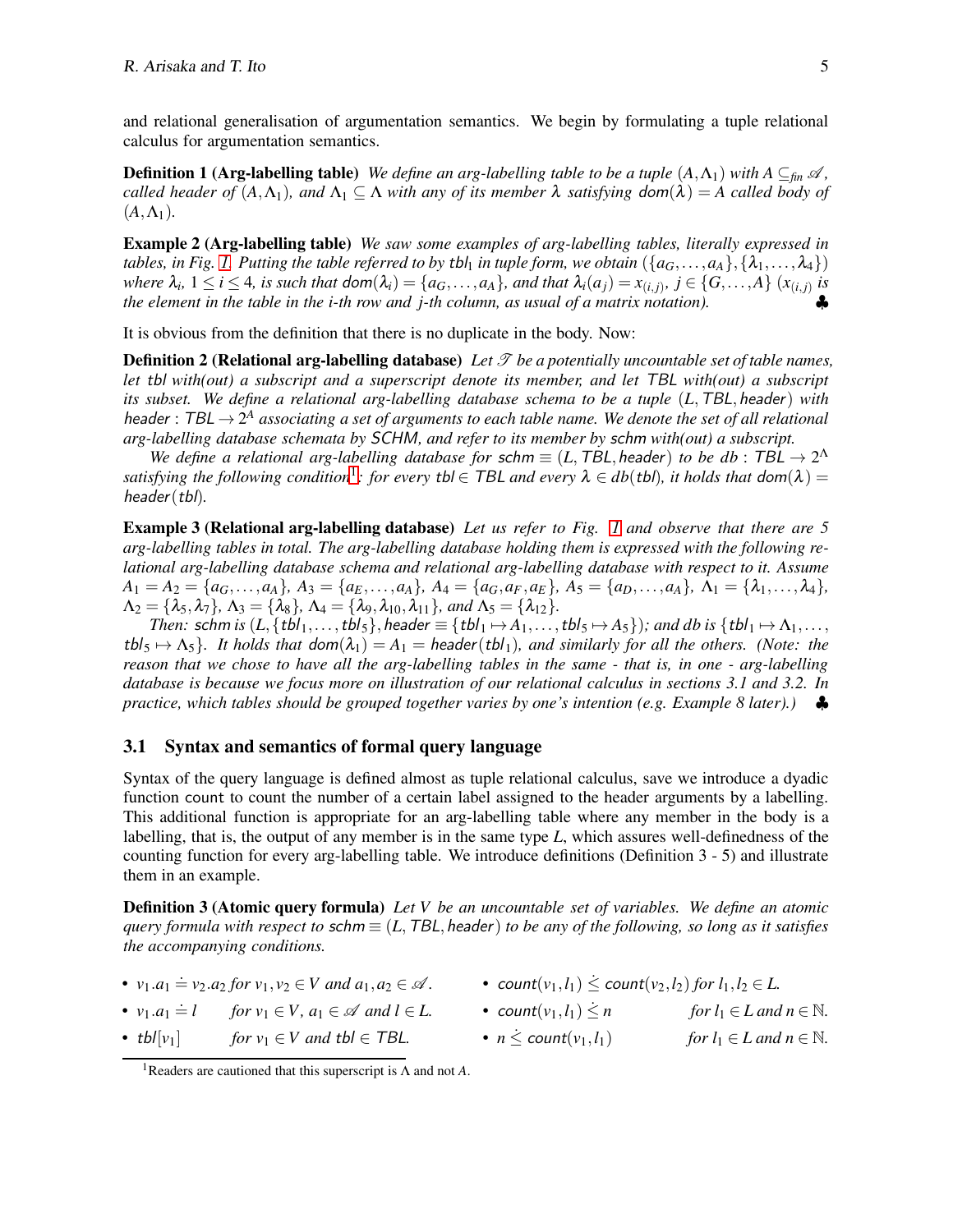Definition 4 (Query formula) *We define a query formula with respect to* schm *to be any of the following. We may refer to a query formula by F with(out) a subscript.*

• *an atomic formula with respect to* schm*.* •  $\neg F_1$  *if*  $F_1$  *is a formula.* •  $\mathbf{F}_1 \wedge \mathbf{F}_2$  *if*  $\mathbf{F}_1$  *and*  $\mathbf{F}_2$  *are formulas.* •  $\mathbf{F}_1 \vee \mathbf{F}_2$  *if*  $\mathbf{F}_1$  *and*  $\mathbf{F}_2$  *are formulas.* •  $\exists v : A[F_1]$  *if A is a set of arguments and*  $F_1$  *is a formula.* •  $\forall v : A$ [ $\mathbf{F}_1$ ] *if A is a set of arguments and*  $\mathbf{F}_1$  *is a formula.*

*Following the predicate logic convention, we say that a variable v is: free in F iff it is not quantified; bound in F iff it is not free in F.*

The following semantics of the language is fairly standard to the database theory community; argumentation people may find the example to follow instrumental.

**Definition 5 (Semantics)** Let eval :  $V \to \Lambda$  be an interpretation function such that eval( $v$ )  $\in \Lambda$ , and *let a 'semantic structure' be a tuple* (schm,*db*,eval) *for* schm *and db for* schm*. We inductively define*  $(\textit{schm}, db, \textit{eval}) \models \mathbf{F}$  for some  $(\textit{schm}, db, \textit{eval})$  *and some* **F** *as follows.* 

- $(\text{schm}, db, \text{eval}) \models v_1.a_1 \doteq v_2.a_2 \text{ iff } a_1 \in \text{dom}(\text{eval}(v_1)) \text{ and } a_2 \in \text{dom}(\text{eval}(v_2)) \text{ and } \text{eval}(v_1)(a_1) = \text{eval}(v_2)(a_2).$
- $(\text{schm}, db, \text{eval}) \models v_1.a_1 = l$  *iff*  $a_1 \in \text{dom}(\text{eval}(v_1))$  and  $\text{eval}(v_1)(a_1) = l$ .
- (schm,  $db$ , eval)  $\models$  tbl $[v_1]$  *iff* eval $(v_1) \in db$ (tbl).
- (schm,*db*, eval)  $\models$  count( $v_1, l_1$ )  $\le$  count( $v_2, l_2$ ) iff  $|{a \in dom(eval(v_1))|}$  eval( $v_1$ )( $a$ ) =  $l_1$ }  $\le |{a \in dom(eval(v_2))|}$  $eval(v_2)(a) = l_2$
- (schm, db, eval)  $\models$  count $(v_1, l_1) \leq n$  iff  $|\{a \in \text{dom}(\text{eval}(v_1))| \text{ eval}(v_1)(a) = l_1\}| \leq n$ .
- (schm,  $db$ , eval)  $\models n \leq \text{count}(v_1, l_1)$  *iff*  $n \leq |\{a \in \text{dom}(\text{eval}(v_1))| \text{ eval}(v_1)(a) = l_1\}|$ .
- (schm,  $db$ , eval)  $\models \neg \mathbf{F}$  iff (schm,  $db$ , eval)  $\models \mathbf{F}$ .
- (schm, db, eval)  $\models$   $\bm{F}_1 \wedge \bm{F}_2$ *iff* (schm, *db*, eval)  $\models$  **F**<sub>*i*</sub> for every *i*  $\in$  {1,2}*.*
- (schm, *db*, eval)  $\models$   $\mathbf{F}_1 \vee \mathbf{F}_2$ *iff* (schm, *db*, eval)  $\models$  **F**<sub>i</sub> for some  $i \in \{1,2\}$ .
- (schm,*db*,eval)  $\models \exists v : A[F]$  *iff there is some*  $\lambda$  *such that*  $dom(\lambda) = A$  *and that* (schm,*db*,eval')  $\models$  **F** where eval' is almost exactly eval except eval' $(v) = \lambda$ .
- (schm,*db*, eval)  $\models \forall v : A[F]$  *iff, for every* λ, *if* dom(λ) = A, then (schm,*db*, eval')  $\models$  *F* where eval' *is*  $\alpha$ *dmost exactly eval except eval'* $(v) = \lambda$ .

*We say that* (schm, *db*, eval) *models*  $\boldsymbol{F}$  *iff* (schm, *db*, eval)  $\models \boldsymbol{F}$ .

For atomic formulas,  $v_1.a_1 = v_2.a_2$  tests whether the label of  $a_1$  assigned by  $\lambda_x \equiv \frac{eval(v_1)}{d}$  and that of  $a_2$  assigned by  $\lambda_y \equiv \frac{eval(v_2)}{}$  matches. The first two attached conditions force  $a_1 \in \text{dom}(\lambda_x)$  and  $a_2 \in \text{dom}(\lambda_y)$ .  $v_1 \cdot a_2 = l$  tests whether the label of  $a_1$  assigned by  $\lambda_x \equiv \text{eval}(v_1)$  is *l. tbl*[*v*<sub>1</sub>] tests whether  $\lambda_x \equiv \text{eval}(v_1)$  is in the body of the arg-labelling table  $db(tbl)$ . count $(v_1, l_1) \leq \text{count}(v_2, l_2)$  compares the number of arguments assigned  $l_1$  by  $\lambda_1 \equiv eval(v_1)$  and that of arguments assigned  $l_2$  by  $\lambda_2 \equiv eval(v_2)$ , and similarly for the other two atomic formulas involving count.

### Example 4 (Formal language of queries) *We assume the arg-labelling tables in our running example (see Fig. [1\)](#page-2-0).*

• tbl<sub>1</sub>[*v*<sub>1</sub>] ∧ tbl<sub>2</sub>[*v*<sub>2</sub>] ∧ *v*<sub>1</sub>.*a<sub>F</sub>* = *v*<sub>2</sub>.*a<sub>B</sub> signifies firstly that*  $\lambda_x$  ≡ eval(*v*<sub>1</sub>) *is in the arg-labelling table*  $tbl_1$ , secondly that  $\lambda_v \equiv \text{eval}(v_2)$  is in the arg-labelling table  $tbl_2$ , and thirdly that  $\lambda_x(a_F) = \lambda_y(a_B)$ . *Compare* tbl<sub>1</sub> and tbl<sub>2</sub>; for any labelling  $\lambda$  in tbl<sub>1</sub>,  $\lambda(a_F) = in$ , and for any labelling  $\lambda'$  in tbl<sub>2</sub>,  $\lambda'(a_k) = \text{in iff } \lambda' = \lambda_7$ . This means that, for any eval, (schm, db, eval) models this query formula *iff*  $(\lambda_x =)$  eval $(v_1) \in {\lambda_1, \ldots, \lambda_4}$  and  $(\lambda_y =)$  eval $(v_2) = \lambda_7$ .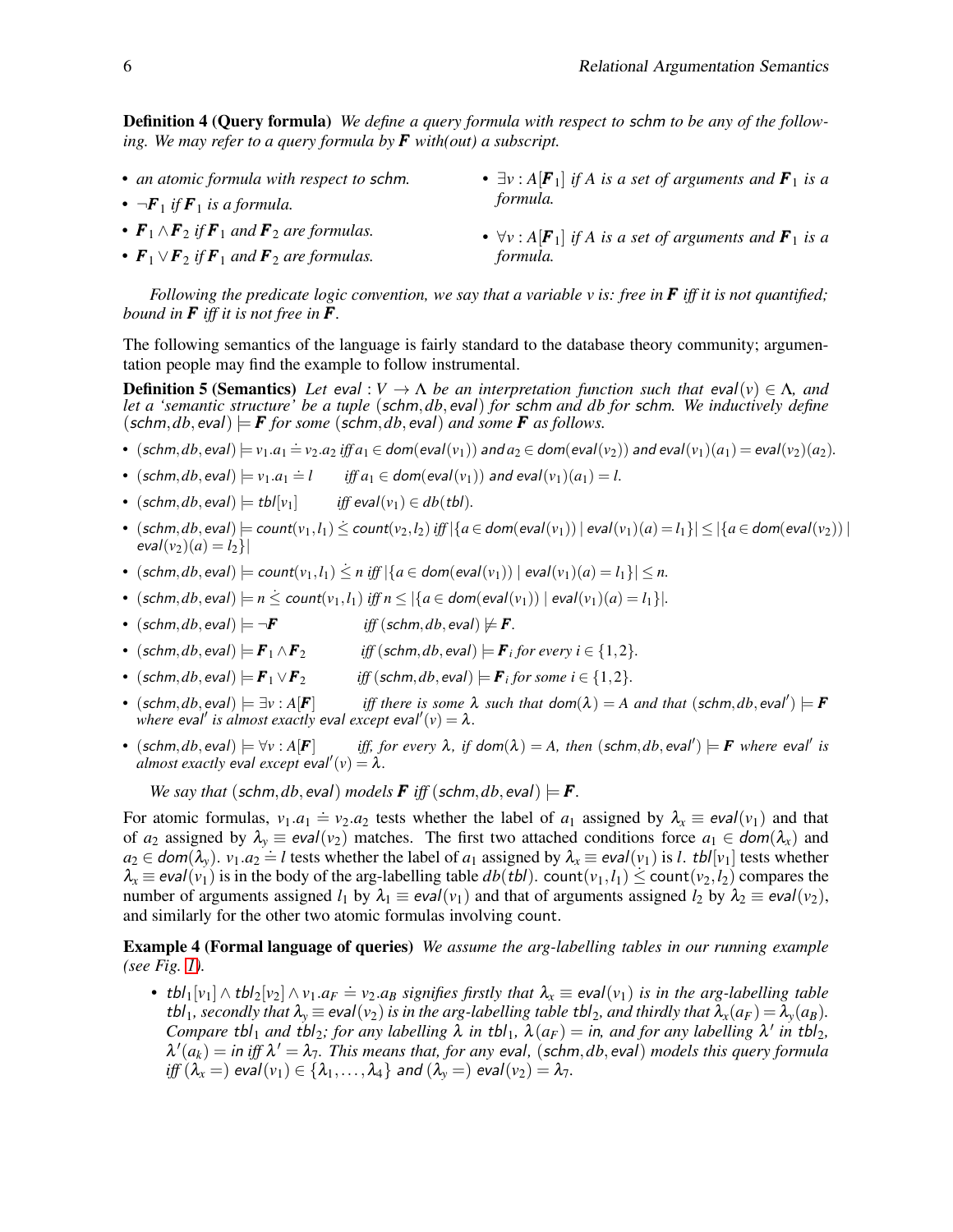- tbl<sub>4</sub>[v<sub>2</sub>]  $\wedge \exists v_1 : \{a_G, \ldots, a_A\}$ [tbl<sub>2</sub>[v<sub>1</sub>]  $\wedge v_1 \cdot a_E = v_1 \cdot a_A \wedge v_2 \cdot a_E = v_1 \cdot a_F$ ] signifies the following: for *some*  $\lambda_x \equiv \text{eval}(v_1)$  *in the body of tbl<sub>2</sub> with*  $\lambda_x(a_E) = \lambda_x(a_A)$ ,  $\lambda_y \equiv \text{eval}(v_2)$  *is such that firstly*  $\lambda_y$ *is in the body of tbl<sub>4</sub> and secondly*  $\lambda_y(a_E) = \lambda_x(a_F)(=in)$ *. There is only one labelling in tbl<sub>4</sub>,*  $\lambda_{10}$ , to be the  $\lambda_y$ . This means that, for any eval, (schm, db, eval) models this query formula iff  $(\lambda_v =)$  eval $(v_2) = \lambda_{10}$ .
- tbl<sub>2</sub>[ $v_1$ ]  $\wedge$  (3  $\leq$  count( $v$ , in)  $\vee$  4  $\leq$  count( $v$ , und)) signifies firstly that  $\lambda_x \equiv$  eval( $v_1$ ) is in the arg*labelling table* tbl<sub>2</sub>, and secondly that  $\lambda_x$  assigns in to at least 3 or und to at least 4 arguments in  $dom(\lambda_x)$ . This means that, for any eval, (schm, db, eval) models this query formula iff eval(v)  $\in$  $\{\lambda_5, \lambda_7\}$ .

In the above examples, take particular notice of the purpose of tbl<sup>[</sup>v] atomic formulas acting to restrict *the domain of a labelling to the header arguments of the referred arg-labelling table.* 

#### 3.2 Relational arg-labelling semantics

Definition 6 (Relational arg-labelling semantics) *We define an arg-labelling query to be the following expression:*  $\{v : A \mid F\}$ *, whereby the only free variable in F is v.* 

*We define the semantics of a query*  $\{v : A \mid F\}$  *with respect to some schm and db to be the set of all*  $\lambda$ *satisfying*  $(\text{schm}, db, \text{eval}) \models \mathbf{F}$  with  $\text{eval}(v) = \lambda$ , and denote it by  $\|\{v : A \mid \mathbf{F}\}\|$ . We call any  $\|\{v : A \mid \mathbf{F}\}\|$ *with respect to* schm *and db a relational arg-labelling semantics with respect to* schm *and db.*

<span id="page-6-1"></span>Basic database queries such as selecting rows of a table, selecting columns of a table, and joining two tables, produce certain effects on arg-labelling database with associated arg-labelling tables.

**Example 5 (Selecting columns of a single arg-labelling table)** In Fig. [1,](#page-2-0) tbl<sub>4</sub> (more precisely the arg*labelling table referred to by tbl<sub>4</sub>) is the result of selecting 3 columns*  $a_G$ *,*  $a_F$  *and*  $a_E$  *of tbl<sub>2</sub>. The corresponding relational arg-labelling semantics is*  $\left|\left\{v : \{a_G, a_F, a_E\} \mid \text{tbl}_2[v]\right\}\right|$  *with respect to the same* schm and db in Example [3.](#page-4-0) To see to it, we firstly enumerate all  $\lambda$  with (schm, db, eval)  $=$  tbl<sub>2</sub>[*v*] for  $eval(v) = \lambda$ , which are  $\lambda_1, \ldots,$  and  $\lambda_4$ ; for each of them, we force the domain to  $\{a_G, a_F, a_E\}$ , to obtain  $\lambda_9, \lambda_{10}$  *and*  $\lambda_{11}$ *. We saw in Section 2 that both explanation and multi-agent semantics share the process of restricting attention to a subset of arguments. of restricting attention to a subset of arguments.* 

<span id="page-6-0"></span>In the remaining, we let  $\bigwedge_{1 \leq i \leq n} v.a_i = l_i$  abbreviate  $v.a_1 = l_1 \wedge ... \wedge v.a_n = l_n$ .

Example 6 (Selecting rows of a single arg-labelling table) *Classic argumentation semantics is defined with row selection from complete semantics. With tbl<sub>2</sub>,*  $\|\{v : \{a_G, \ldots, a_A\} \mid \text{tbl}_2[v] \wedge \neg 1 \leq \text{count}(v, \text{und})\}\|$  with *respect to the same schm and db is the stable <i>semantics. respect to the same schm and db is the stable semantics.* 

<span id="page-6-2"></span>To put together multiple tables based on some constraints, there are joins.

**Example 7 (Condition join)** Let us say, we like to join tbl<sub>4</sub> and tbl<sub>5</sub> in such a way that  $\lambda$  with dom( $\lambda$ ) =  ${a_G,\ldots,a_A}$  *is in the resultant table's body iff there are some*  $\lambda_x \in db(tbl_4)$  *and some*  $\lambda_y \in db(tbl_5)$ such that  $\lambda_x(a_i) = \lambda(a_i)$  and  $\lambda_y(a_j) = \lambda(a_j)$  hold for every  $i \in \{a_G, a_F, a_E\}$  and every  $j \in \{a_D, \ldots, a_A\}$ *and that*  $\lambda$  *is in the body of tbl<sub>2</sub>. The relational arg-labelling semantics of this condition join is*  $\|\{v :$  ${a_G, \ldots, a_A}$  | tbl<sub>2</sub>[v]  $\land \exists v_1 : {a_G, a_F, a_E}$ [tbl<sub>4</sub>[v<sub>1</sub>]  $\land$  ( $\bigwedge_{i \in \{G, \ldots, E\}} v.a_i = v_1.a_i$ )  $\land \exists v_2 : {a_D, \ldots, a_A}$ [tbl<sub>5</sub>[v<sub>2</sub>]  $\land$  $\bigwedge_{i \in \{D,\ldots,A\}} v.a_i = v_2.a_i$  | |} ||. This, incidentally, forms the multi-agent semantics of Section 2.

Though we do not highlight here for space, there are other types of joins, too, such as outer joins, as well as renaming, division and typical set-theoretic operations (union, intersection, difference). Readers are referred to [\[28,](#page-9-19) [20\]](#page-9-20).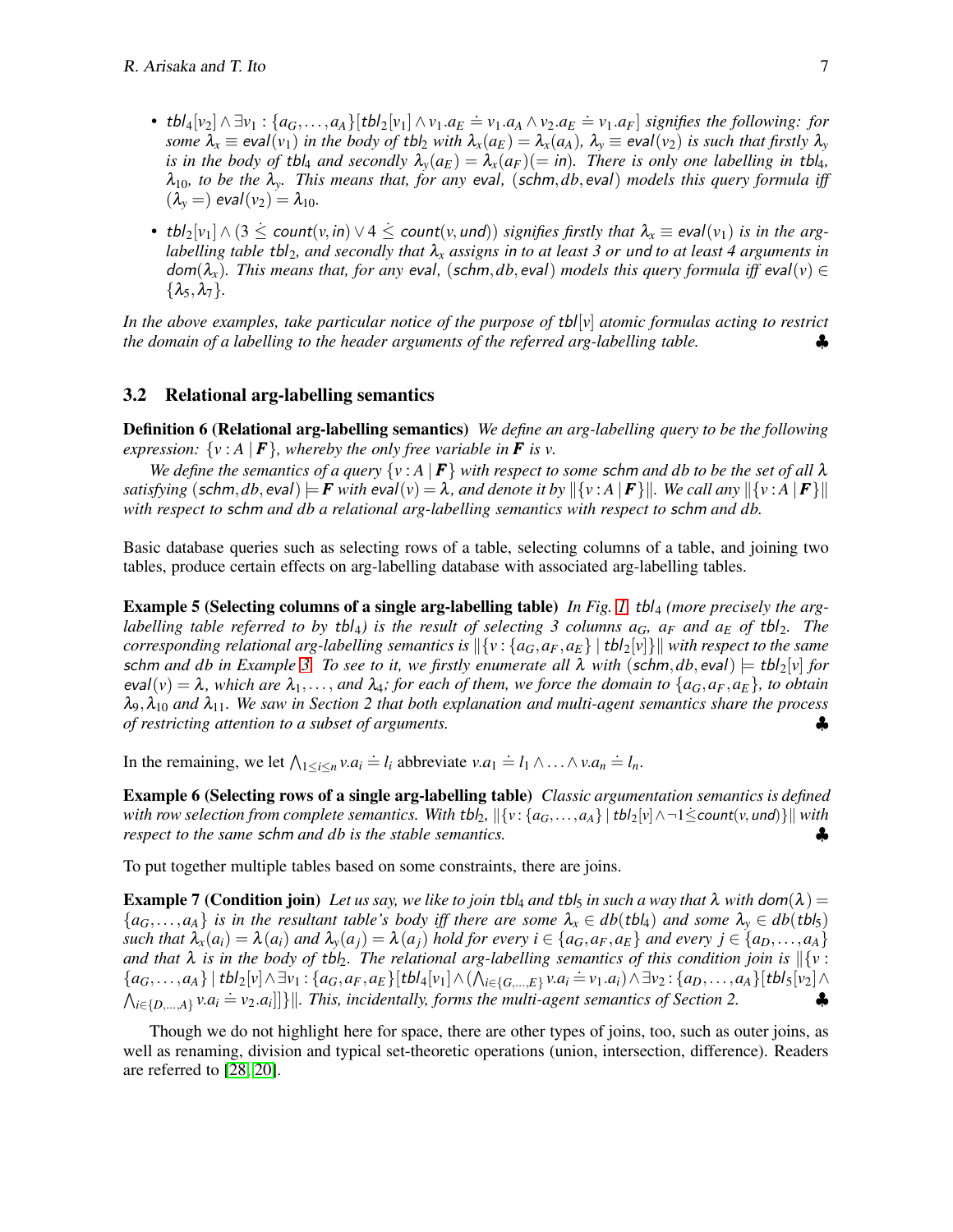#### 3.3 Consequence of the perspective of argumentation semantics as a relational database

We have provided a fresh perspective of: traditional argumentation semantics as a relational database. Since our relational calculus is tuple relational calculus plus a specific counting function, every sensible query (technically, domain independent queries [\[28,](#page-9-19) [20\]](#page-9-20)) that is possible within the calculus can be queried in SQL that is readily available for use.

For theoretical implications, it offers a unifying relational point of view to argumentation semantics. For a start, weaker or stronger, whichever sense it is, we can uniformly define classic argumentation semantics.

Proposition 1 (Classic argumentation semantics as relational arg-labelling semantics) *Given* (*A*,*R*)*,*  $a$ *ssume*  $\mathsf{schm} \equiv (L, \{\mathsf{tbl}_{\mathsf{com}}\},\mathsf{header})$  *and*  $\mathsf{db}$  *such that*  $\mathsf{header}(\mathsf{tbl}_{\mathsf{com}}) = A$ , and that  $\mathsf{db}(\mathsf{tbl}_{\mathsf{com}}) = \Lambda_{(A,R)}^{com}$ . *Then, complete / preferred / grounded / stable semantics of* (*A*,*R*) *is a relational arg-labelling semantics with respect to* schm *and db.*

Proof 1 *Vacuous for complete semantics; we need only select all members of the body of* tbl*x. See Example [6](#page-6-0) for row selection. For preferred semantics, we need only ensure to drop all rows that are not maximal in*  $(\Lambda_{(A,R)}^{com}, \preceq)$ *. The corresponding relational arg-labelling semantics is:*  $\mathbb{I}\{v : A \mid \exists v_1 : A \in \mathbb{N}\}$  $A[tbl_x[v_1] \wedge \bigwedge_{a_i \in A} v.a_i = v_1.a_i] \wedge \forall v_2 : A[\neg \text{tbl}_x[v_2] \vee \bigwedge_{i \in A} ((\neg v_2.a_i = in \wedge \neg v_2.a_i = out) \vee v_2.a_i = v.a_i)]\}||.$ <br>For grounded semantics, we need to derive the meet of  $\Lambda_{(A,R)}^{com}$  in  $\preceq$ , but this is precisely the relati  $arg\text{-}labelling \text{ semantics: } \|\{v : A \mid \bigwedge_{a_i \in A} ((\neg v.a_i = in \land \neg v.a_i = out) \lor \forall v_1 : A[\neg \text{ }tb]_x[v_1] \lor v.a_i = v_1.a_i] \land \dots \}$  $((\neg v.a_i = und \wedge \neg v.a_i = l_c) \vee \exists v_1 : A[tb]_x[v_1] \wedge (v_1.a_i = und \vee v_1.a_i = l_c \vee \exists v_2 : A[tb]_x[v_2] \wedge \neg v_1.a_i =$  $\mathcal{V}_2$ .*a*<sub>*i*</sub>))]))} $\|$ *. For stable semantics,*  $\|\{v : A \mid tbI_x[v] \wedge \neg 1 \leq count(v, und) \wedge \neg 1 \leq count(v, I_c)\}\|$ .

This serves to underscore how derivation of some semantics requires the underlying argumentation graph, and how, on the other hand, other semantics only require comparisons of labels with no further reference to the argumentation graph, for which it makes a perfect sense to adopt the relational perspective.

The relational perspective goes beyond reformulation, contributing to generalisation. As we saw in Section 2, some argumentation semantics (explanation, multi-agent) intend to derive a view covering only a part of an argumentation graph in order to compute the final result. We can understand it as:

**Proposition 2 (Partial semantics)** *Given*  $(A, R)$ *, assume some semantics of it:*  $\Lambda_{(A, R)}^{sem}$  *such that*  $\lambda \in$  $\Lambda_{(A,R)}^{sem}$  satisfies dom $(\lambda) = A$ . Let us say that  $\Lambda_1$  is a partial semantics of  $\Lambda_{(A,R)}^{sem}$  iff all the following *conditions hold.*

- *1. There is some*  $A_1 \subseteq A$  *such that, for every*  $\lambda_x \in \Lambda_1$ ,  $dom(\lambda_x) = A_1$  *holds.*
- 2. For every  $\lambda_x \in \Lambda_1$  and for every  $a_1 \in A_1$ , there is some  $\lambda \in \Lambda_{(A,R)}^{sem}$  such that  $\lambda_x(a_1) = \lambda(a_1)$ .
- *3. For every*  $\lambda \in \Lambda_{(A,R)}^{sem}$  and for every  $a_1 \in A_1$ , there is some  $\lambda_x \in \Lambda_1$  such that  $\lambda_x(a_1) = \lambda(a_1)$ .

*Every partial semantics of*  $\Lambda_{(A,R)}^{sem}$  *is a relational arg-labelling semantics with respect to* schm  $\equiv$ (*L*,{tbl*sem*}∪TBL,header) *and db such that* header(tbl*sem*) = *A and db*(tbl*sem*) = <sup>Λ</sup> *sem* (*A*,*R*) *. Assume* TBL *is some set of table names.*

Proof 2 *The defined partial semantics is selection by column in the relational perspective; see Example [5.](#page-6-1) Indeed, assume an arbitrary*  $A_1 \subseteq A$  *and assume that*  $\Lambda_1$  *is a partial semantics of*  $\Lambda_{(A,R)}^{sem}$ *. Then*  $\Lambda_1 = ||\{v : A_1 | \text{tbl}_{sem}[v]\}||.$ 

In Fig. [1,](#page-2-0) tbl<sub>4</sub> is a partial semantics of tbl<sub>2</sub> which is a complete semantics of the argumentation graph of the example, and  $tbl<sub>5</sub>$  is a partial semantics of stable semantics of the argumentation graph. Together with the observation in Ex. [7,](#page-6-2) we see that multi-agent semantics is a relational arg-labelling semantics.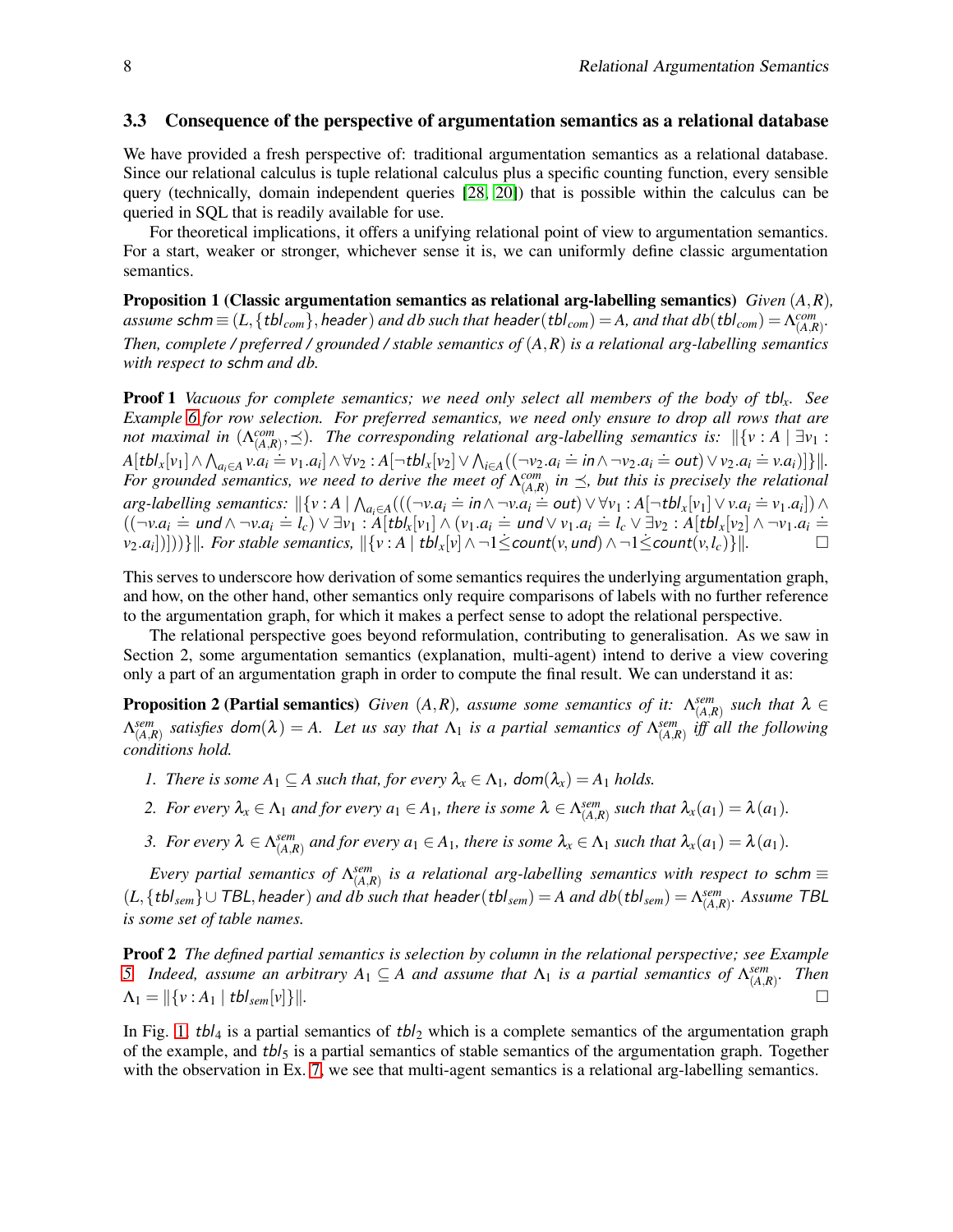**Proposition 3 (Dependent semantics)** *Given*  $(A, R)$ *, assume some semantics of it, say*  $\Lambda_{(A, R)}^{sem}$  *where*  $dom(\lambda) = A$  for every  $\lambda \in \Lambda_{(A,R)}^{sem}$ , and some  $\Lambda_x$  where for every  $\lambda_x \in \Lambda_x$ , there is some  $A_1 \subseteq A$  such that  $dom(\lambda_x) = A_1.$  Let us say that  $\Lambda_y$  is a dependent semantics of  $\Lambda_{(A,R)}^{sem}$  with respect to  $\Lambda_x$  iff  $\Lambda_y \subseteq \Lambda_{(A,R)}^{sem}$ *holds and also, for any*  $\lambda_y \in \Lambda_y$ *, there is some*  $\lambda_x \in \Lambda_x$  *such that*  $\lambda_x(a_1) = \lambda_y(a_1)$  *for every*  $a_1 \in A_1$ *.* 

*Every dependent semantics of*  $\Lambda_{(A,R)}^{sem}$  *with respect to*  $\Lambda_x$  *is a relational arg-labelling semantics with respect to* schm  $\equiv$  (*L*, {tbl, tbl<sub>x</sub>}  $\cup$  TBL, header) and db with: header(tbl) = A; header(tbl<sub>x</sub>) = A<sub>1</sub>;  $db(tbl) = \Lambda^{sem}_{(A,R)}$ ; and  $db(tbl_x) = \Lambda_x$ . Assume TBL is some set of table names.

Proof 3 *Do the described selection of labellings in* Λ *sem* (*A*,*R*) *.*

**Example 8 (Explanation semantics [\[14\]](#page-9-22))** *Let us look back at Fig. [1.](#page-2-0) Assume schm*  $\equiv$  (*L*, {tbl<sub>1</sub>}, header) *with header*( $tbI_1$ ) = { $a_G$ ,..., $a_A$ } *and*  $db \equiv \{tbI_1 \mapsto \{\lambda_1,\ldots,\lambda_4\}\}$ *. Recall tbl<sub>1</sub> <i>lists all the admissible labellings with in and l<sub>c</sub>. For explanation semantics for*  $a_B$ *, firstly only those arguments a with*  $(a, a_B) \in R^*$ *were focused. As we mentioned earlier, we can obtain this as a partial semantics*  $\Lambda_x \equiv \{\lambda'_1, \dots, \lambda'_4\}$  *of*  $\{\lambda_1, \ldots, \lambda_4\}$  where, for every  $1 \leq i \leq 4$  and for every  $a \in \{a_E, \ldots, a_A\}$ ,  $\lambda_i(a) = \lambda'_i(a)$ . As the second step, *we need to retain only those labelling*  $\lambda$  *in the body of the resultant arg-labelling table with*  $\lambda(a_B) = in$ . *But this is a dependent semantics of*  $\Lambda_x$  *with respect to*  $\{a_B \mapsto in\}$ *.* 

# 4 Conclusion with Related Work

Among the existing papers, the idea to put an argumentation graph into database for queries is around, e.g. [\[10,](#page-9-13) [13,](#page-9-23) [15,](#page-9-16) [23,](#page-9-15) [26\]](#page-9-14); however, as far as we are aware, no previous work proposed the viewpoint: argumentation semantics as a relational database. We showed that it facilitates encapsulation of argumentation semantics in a single relational perspective, allowing for natural generalisation of argumentation semantics as was demonstrated in section 3.3. Given a plethora of argumentation semantics being proposed in various ways, there is always a question of how they may link in what way. Identification of common constraints among different argumentation formalisms is popular [\[12,](#page-9-0) [6,](#page-9-24) [2,](#page-8-2) [5\]](#page-9-25). The relational perspective, we believe, is a fruitful direction also for the unification research, given the following properties. (1) The tuple relational calculus we defined for formal argumentation semantics is a proper formal language (is a fragment of predicate logic) whose semantics is not only defined at some points (contrarily, the constraint identification research identifies a specific set of constraints), but for any expression allowed in the language. This accommodates an easier fine-tuning of some existing semantics to cater to some more specific situations. We saw a couple of examples in section 3.3; from partial semantics to multi-agent semantics with a join, and from dependent semantics to explanation semantics. (2) Still, the expressiveness of the relational calculus is sufficiently restricted, allowing processing in SQL: as is wellknown, any domain independent query [\[28,](#page-9-19) [20\]](#page-9-20) possible in tuple relational calculus can be handled in SQL; and the counting function we incorporated is also processable in SQL. (3) By posing argumentation semantics as a relational database, it becomes more accessible for database theory community to focus on database theory issues in formal argumentation, which we believe will aid furthering communication among relevant research communities for new theoretical and practical insights.

## References

- <span id="page-8-0"></span>[1] C. E. Alchourrón, P. Gärdenfors, and D. Makinson. On the Logic of Theory Change: Partial Meet Contraction and Revision Functions. *Journal of Symbolic Logic*, 50:510–530, 1985.
- <span id="page-8-2"></span>[2] L. Amgoud and J. Ben-Naim. Weighted Bipolar Argumentation Graphs: Axioms and Semantics. In *IJCAI*, pages 5194–5198, 2018.
- <span id="page-8-1"></span>[3] L. Amgoud and S. Kaci. An argumentation framework for merging conflicting knowledge bases. *International Journal of Approximate Reasoning*, 45:321–340, 2007.